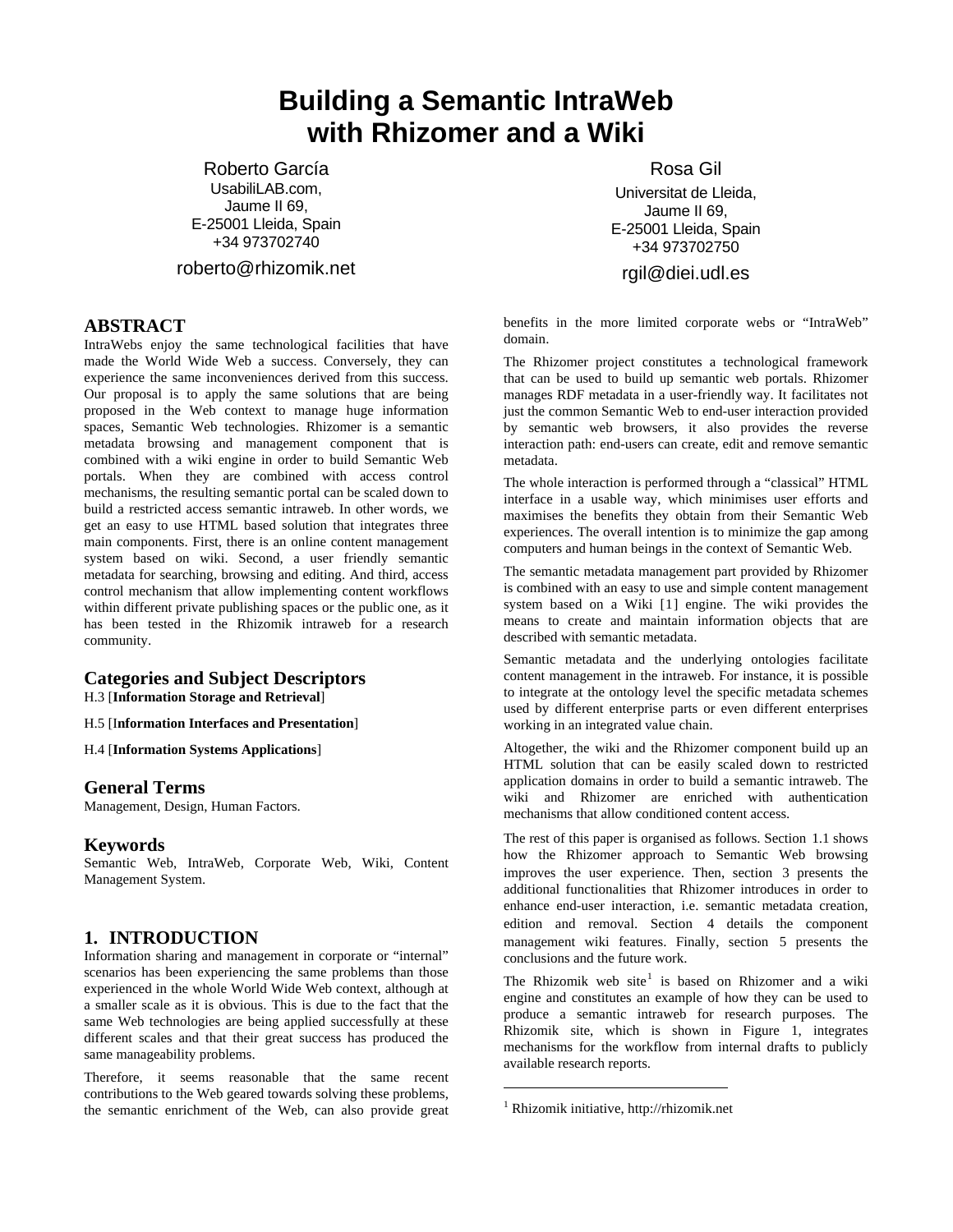

<span id="page-1-1"></span>**Figure 1. Rhizomik web site based on Rhizomer and Wiki** 

## <span id="page-1-0"></span>**1.1 The Rhizome Metaphor**

The Rhizomik initiative is inspired by the "Rhizome Metaphor" posed by Gilles Deleuze and Felix Guattari in their book "A Thousand Plateaus" [[2](#page-7-1)]. The Rhizomik initiative tries to use the rhizome metaphor as its inspiration when working with knowledge from a scientific, technological but also philosophical point of view.

<span id="page-1-2"></span>The rhizome serves as a metaphor for the multiplicity and infinite interconnectedness of all thought, life, culture, and language. This quote is just to pose some subtle and curious connections of the rhizome metaphor and the Semantic Web:

"*...it is odd how the tree has dominated Western reality and all of Western thought. Thought is [, however,] not arborescent, and the brain is not a rooted or ramified matter... unlike trees or their roots, the rhizome connects any point to any other point ... In contrast to centred (even polycentric) systems... A rhizome has no beginning or end; it is always in the middle, between things, interbeing, and intermezzo. The tree is filiation, but the rhizome is alliance, uniquely alliance. The tree imposes the verb 'to be', but the fabric of the rhizome is the conjunction, 'and...and...and...'. This conjunction carries enough force to shake and uproot the verb 'to be'... The middle is by no means an average; on the contrary, it is where things pick up speed... The rhizome operates by variation, expansion, conquest, capture, offshoots...*".

### **2. SEMANTIC METADATA BROWSING**

<span id="page-1-3"></span>Usability guides how end-user interaction with the Semantic Web is faced by Rhizomer. This interaction is commonly viewed, when talking about the Semantic Web, just from the Semantic Web application towards the user, i.e. what can be called Semantic Web browsing, which is detailed in this section.

This area is being extensively explored in the Semantic Web area. There are many semantic browsers but, almost in all cases, they share a browsing paradigm that is not usable enough from our point of view, we call it the "Subject-centric approach", section [2.2](#page-2-0).

Our proposal is detailed in section [2.3](#page-2-1) and it is employed in Rhizomer in order to construct a more user-friendly experience when browsing the Semantic Web. The Rhizomer browsing approach is based on a simple algorithm, detailed in sections [2.4](#page-3-0) and [2.4](#page-3-0), and it is compared to the subject-centric one in section [2.6](#page-3-1).

However, the unidirectional experience provided by Semantic Web browsers is not enough. The other direction must be considered and the user should be able to create, edit and remove semantic metadata in a usable way. This part is explained in section [3.](#page-4-0)

# **2.1 World Wide Web browsing paradigm**

In the Web, the browsing paradigm is based on navigating web pages and links, which constitute its basic building blocks. Web pages have content intended for human consumption and links relate web pages as shown in [Figure 2](#page-1-2).

Web pages content and links are based on HTML and derived languages. Their design should have accessibility and usability principles in mind.



**Figure 2. World Wide Web browsing paradigm** 

This browsing paradigm cannot be directly applied to the Semantic Web because it is based on a different ground model. The building block of the Semantic Web is the triple <*subject, predicate, object*>, which combined builds-up graphs, see [Figure 3](#page-1-3).



**Figure 3. Semantic Web model** 

Semantic Web metadata is primarily intended for machine consumption. However, it is clear that it must be also accessible for human users in order to facilitate semantic web applications debugging, results presentation, querying, etc.

However, the WWW browsing paradigm cannot be applied to the Semantic Web. Semantic Web metadata can be packed in web documents, e.g. a web-accessible XML file; however it is not practical to use this approach as the basis for Semantic Web browsing.

First, not all metadata is available as web documents. Moreover, semantically related metadata might be packed in different web documents, which reduces the benefits of semantics-enabled metadata browsing.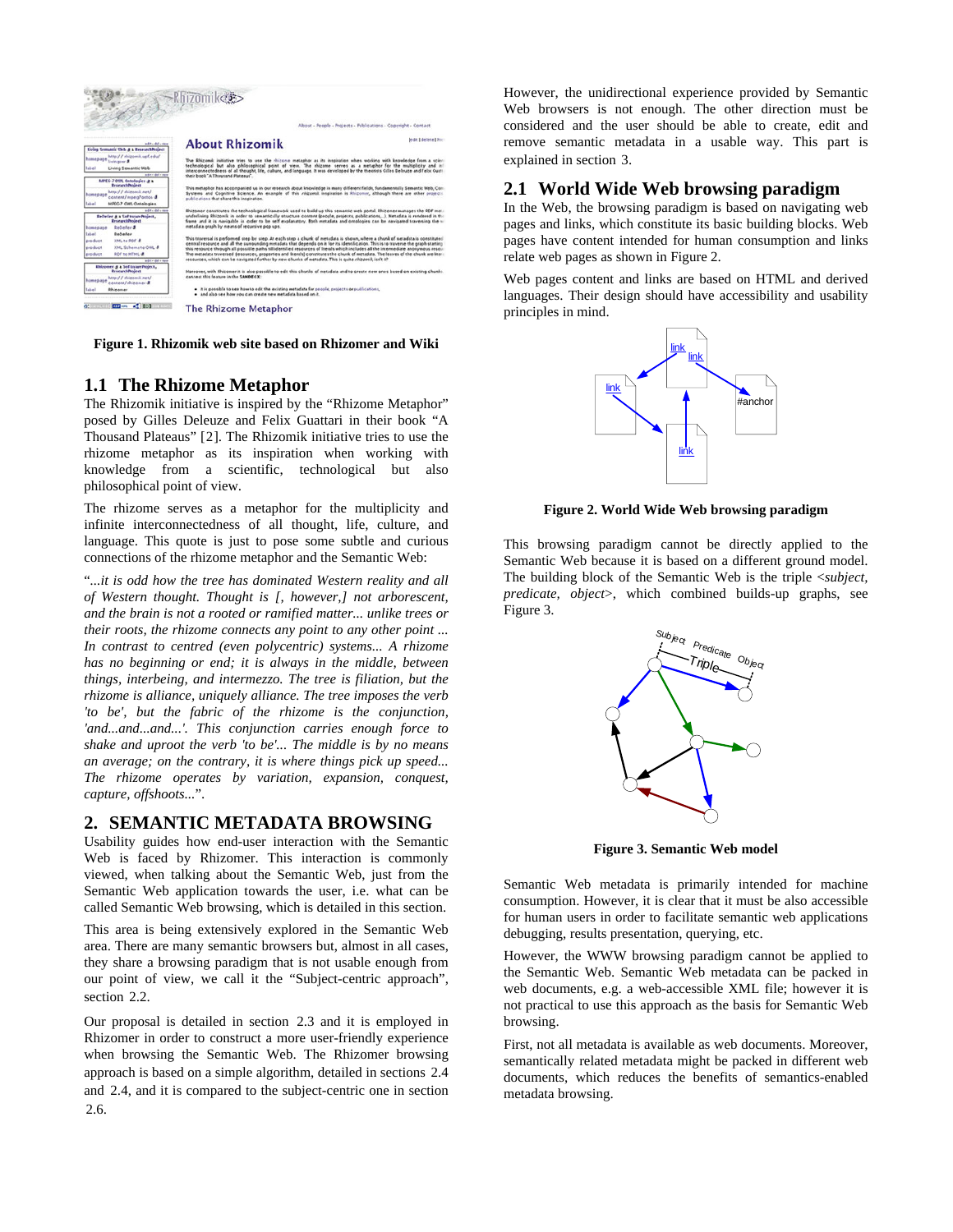Usually, Semantic Web metadata is available from databases. In this case, as it can be also the case for web documents, the amount of metadata is too big for human-user consumption.

<span id="page-2-3"></span>Therefore, what is needed is a Semantic Web browsing paradigm and support system that can browse metadata coming from different sources through semantically coherent fragments that facilitate human consumption. Now the question is: how to define fragments?

## <span id="page-2-0"></span>**2.2 Subject-centric Approach**

The simpler approach to fragment semantic web graphs is to define the fragment as the set of all triples with the same subject. This is also semantically coherent because these triples are those describing the subject resource.

This approach is used in almost all Semantic Web browsers. For instance, Piggy Bank [[3](#page-7-1)] or Brownsauce [[4](#page-7-1)] generate HTML views for a given resource, i.e. a node of the graph. [Table 1](#page-2-2) shows a schematic example of such kind of view.

<span id="page-2-2"></span>**Table 1. HTML Table view of a metadata fragment** 

| <b>Rosa Gil</b>       |                  |  |
|-----------------------|------------------|--|
| EMAIL.                | rgil@diei.udl.es |  |
| FN                    | Rosa Gil         |  |
|                       | (anonymous item) |  |
| <b>Show Referrers</b> |                  |  |

<span id="page-2-1"></span>The view contains all the triples that have the resource as subject and it is shown as a HTML table. The table header shows the identifier of the described resource, i.e. the subject of all the triples in the metadata fragment. The following table rows contain two columns. The first one is for each triple property and the second one for the corresponding objects.

There are also other frameworks that are not explicitly oriented to RDF browsing and provide heavyweight solutions that can be adapted to navigation, e.g. the SEAL framework [[5](#page-7-1)]. Moreover, there are other Semantic Web navigation tools that generate non-HTML views, e.g. Haystack [[6](#page-7-1)] generates text views and [[7](#page-7-1)] graphical representations.

In many cases the shown metadata fragment is augmented with triples that have the described resource as object, i.e. reverse triples that do not have the described resource as source but as destination. Additionally, more triple levels can be included, i.e. the triples that have the objects of the original triples as subject, and thus recursively. However, it is not common to include additional triple levels because it can make the fragments too big and break semantic coherence, i.e. the user looses the perspective about what is being described.

Finally, the semantic coherence is also lost when this approach is used and anonymous resources are involved. Anonymous nodes are get identified by the context in which they appear, i.e. the triples that reference them and the identified resources appearing in these triples.

<span id="page-2-4"></span>However, this context is broken when the metadata fragments are built. Anonymous nodes get temporal identifiers, which are needed in order to build the graph, but they are also used in the user interface as if anonymous nodes were like other identified resources. For example, [Table 1](#page-2-2) shows a reference to an anonymous resource as the value of the "N" property. An

additional browsing step is necessary to get the triples describing the anonymous value and make it all semantically coherent, as it is shown in [Table 2](#page-2-3).

| Table 2. Additional step for anonymous resource metadata |  |  |  |  |  |  |  |  |  |  |  |  |  |  |  |
|----------------------------------------------------------|--|--|--|--|--|--|--|--|--|--|--|--|--|--|--|
|----------------------------------------------------------|--|--|--|--|--|--|--|--|--|--|--|--|--|--|--|

| (anonymous item)      |      |  |  |  |
|-----------------------|------|--|--|--|
| Given                 | Rosa |  |  |  |
| Family                | Gil  |  |  |  |
| <b>Show Referrers</b> |      |  |  |  |

Consequently, the same approach is applied to anonymous resources. All the triples that have the anonymous resource as subject are shown. Therefore, the metadata describing the anonymous resource is shown but the identification context is lost in the presented view. There might be reverse triples to go to the identified resource that defines the identification context for the anonymous resource. In any case, however, the presented view does not include the whole context so the user might not be aware of this fact.

For example, one common examples of this situation is when RDF containers are used. They do not usually get an identifier so the resources for the containers are anonymous. Therefore, when the metadata for the resource described with container values is shown, the set of container values are not shown together with the resource to which they are associated.

In order to solve the inconveniences of the Subject-centric approach we propose the Rhizomer Approach that is detailed in the next section.

#### **2.3 Rhizomer Approach**

The Rhizomer Approach for Semantic Web browsing is also based on fragmenting the metadata graph in a subject-centric way. However, a metadata fragment generated by Rhizomer is more than just the considered resource and all the triples in which it participates as the subject.

The set of triples for a subject-centric is enlarged with all the metadata that depends on the selected subject for its identification. Therefore, the graph is traversed starting from the resource acting as the subject through all possible paths until identified resources or literals, which include all the intermediate anonymous resources. All the traversed triples constitute a Rhizomer metadata fragment and it is what is shown at a browsing step. [Figure 4](#page-2-4) shows a simple RDF graph where four fragments can be identified.



**Figure 4. RDF graph and four Rhizomer fragments**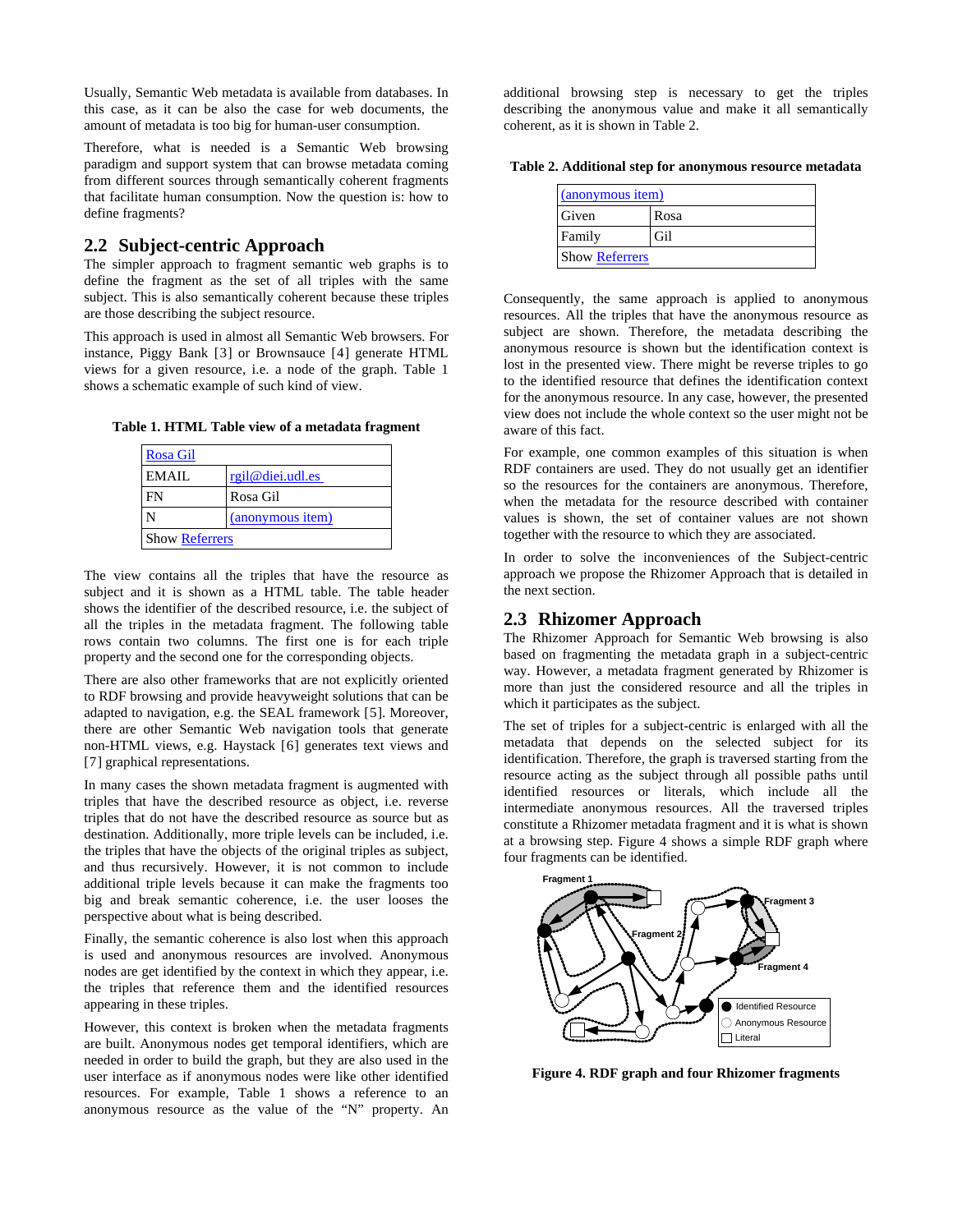As in the case of the subject-centric approach, the resources appearing as the object of the terminal triples can be navigated through new navigation steps that generate new metadata fragments describing the resources asked for detail. This has been already shown in [Table 2,](#page-2-3) which shows a browsing step initiated from the [Table 1](#page-2-2) fragment.

However, Rhizomer shows all the metadata in the same identification context together. This way, a greater level of semantic coherence is maintained and the user experience is improved. Anonymous resources do no break down the metadata describing a resource and they are shown together with the resources that contextualise them, as it is shown in [Table 3.](#page-3-2)

<span id="page-3-2"></span><span id="page-3-1"></span>**Table 3. HTML Table view of a metadata fragment** 

| Rosa Gil              |                  |      |  |  |
|-----------------------|------------------|------|--|--|
| EMAIL.                | rgil@diei.udl.es |      |  |  |
| FN                    | Rosa Gil         |      |  |  |
| Ń                     | Given            | Rosa |  |  |
|                       | Family           | Gil  |  |  |
| <b>Show Referrers</b> |                  |      |  |  |

To conclude the presentation of the Rhizomer approach, it is important to take into consideration the presence of cycles in the metadata graph and to avoid considering triples already added to a fragment. This can be easily implemented as it is shown in the algorithm in the next section.

### <span id="page-3-0"></span>**2.4 Algorithm**

<span id="page-3-4"></span>The browsing fragments are built from a set of selected resources. For each resource, all the triples where the resource plays the subject role are selected. Then, for each object of the selected triples, if it is an anonymous resource, all the triples where the anonymous resource is the subject are also selected. Then, and recursively, the same procedure is applied to the new object anonymous resources. The algorithm for building the fragment for a given resource is detailed in [Table 4.](#page-3-3)

|  |  | Table 4. Rhizomer algorithm for fragments browsing |
|--|--|----------------------------------------------------|
|  |  |                                                    |

```
TripleSet buildFragment(Resource r, Triples f) 
{ 
  TripleSet rTriples = TriplesWithSubject(r) 
  fragment += rTriples 
 for each Triple t in rTriples 
   such that NotInSet(t, fragment)
\{ fragment.add(t) 
    if anonymous(t.object) 
\{ TripleSet anonTriples = 
        buildFragment(o, fragment) 
      fragment.add(anonTriples) 
    } 
 } 
 return fragment 
}
```
### <span id="page-3-6"></span><span id="page-3-5"></span>**2.5 Multi-language Support**

<span id="page-3-7"></span>When the browsing fragment is rendered as HTML or other format, the triple URIs are replaced with their corresponding labels if available. If there is not a defined label for the URI, it is shortened to its fragment identifier, the string after the '#', or to the substring after the last '/'.

This is done in order to improve readability. An additional improvement, which is not common in existent Semantic Web browsers, is multi-language support. The Rhizomer algorithm, in addition to the triples that compose the fragment, selects all the triples that define labels for all the involved resources, i.e. subjects, predicates and objects.

These labels use to be annotated with a language attribute. When the fragment is rendered and a preferred language specified, the preferred language labels are selected if they are available. If not, the default language has been set to English so the labels with the 'en' value for their language attribute are selected when available. If there is not any label with the preferred or default language attribute, a label without language attribute is used.

## **2.6 Comparative Study**

As it has been previously shown, the subject-centric approach is the common method for browsing fragments building. It has been also shown how the Rhizomer approach works and how it builds more coherent fragments by incorporating all the metadata identified by the described resource, i.e. the anonymous resources related to it.

It might seem that the Rhizomer approach makes the fragments too big for human user consumption. A statistical study has been performed with different sets of Semantic Web metadata. The results of this analysis are shown in [Table 5.](#page-3-4)

**Table 5. Average fragment size in triples** 

| <b>Metadata Set</b>               | <b>Set Size</b> | Subject<br>centric | Rhizomer |
|-----------------------------------|-----------------|--------------------|----------|
| Musicbrainz <sup>2</sup>          | 8121            | 6.6                | 7.7      |
| $CIA$ World Factbook <sup>3</sup> | 876             | 4.3                | 14.4     |
| Wine Ontology <sup>4</sup>        | 1839            | 2.6                | 7.3      |

As it can be seen from the statistical analysis, there is a slight increase in the size of the metadata fragments when the Rhizomer approach is used. It is greater when there is an intensive use of anonymous resources, for instance in ontologies as class restrictions do not use to be identified or in common real world metadata because we do not use to give universal identifiers to everything.

In the case of the Musicbrainz metadata, the difference between the subject-centric and Rhizomer approach is smaller because there are few anonymous resources. Musicbrainz describes artists, albums, tracks, etc. and all of them must have an identifier in order to be easily referred. The only anonymous resources are containers, which are used, for instance, to group all the album tracks.

 $\overline{a}$ 

<sup>&</sup>lt;sup>2</sup> http://musicbrainz.org, U2 discography

<sup>&</sup>lt;sup>3</sup> Factbook for Spain, http://www.daml.org/2003/09/factbook/sp

<sup>4</sup> http://www.w3.org/TR/owl-guide/wine.rdf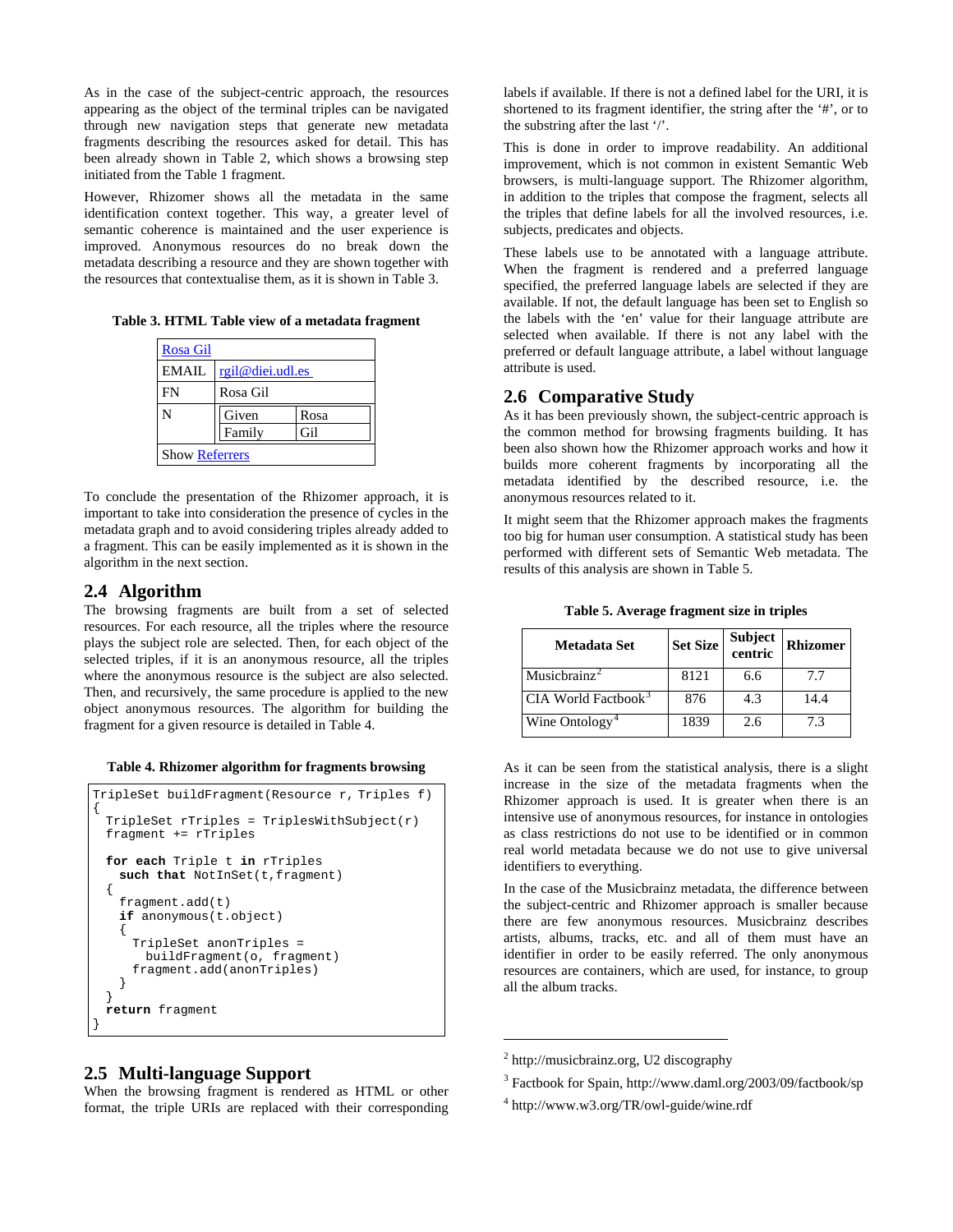<span id="page-4-2"></span>This slight increase in size of the fragments does not put them out of the human user reach. On the contrary, it facilitates browsing because fewer steps are required. Moreover, all the metadata related to the same identifier is shown together and this increases its coherence and the usability of the whole system.



**Figure 5. Rhizomik interface with Rhizomer zoom** 

<span id="page-4-4"></span><span id="page-4-1"></span>As it has been pointed out, the inclusion of the anonymous resources together with the resource that identifies them is not common in the existing Semantic Web browsers. However, we have found a similar approach in the DBin project [[8](#page-7-1)]. This project defines the term called RDFN (RDF Neighbourhood) that is based on a similar approach. The main difference is that this approach is specially tailored for producing digital signatures of pieces of a RDF graph and that it does not consider triples directionality.

<span id="page-4-3"></span>Therefore, it is not suited for Semantic Web browsing but it shows that the best way of segmenting a graph is using an approach based on a subject-centric approach plus the anonymous resources identified by the subject. To conclude this section, [Figure 5](#page-4-1) highlights the metadata browsing part of the Rhizomik site, which is based on this approach.

#### <span id="page-4-0"></span>**3. METADATA EDITION**

The previously presented browsing capabilities provide a simple Semantic Web user interface. It is simple because the interaction aspect is limited to selecting the piece of metadata to show next. However, the user cannot take this interaction further.

In order to improve user experience, the browsing capabilities have been enriched with editing and querying functionalities based on semantics-enabled forms. These are common HTML forms that take advantage of some simple conventions to make them semantics-enabled. Moreover, they are automatically generated from RDF metadata using a XSL transformation. [Table 6](#page-4-2) shows an example of such a form to build semantic queries. It is distinguished from an editing form because it contains a hidden field that specifies the "query-ref" performative, i.e. the pragmatics of the form is to define a query by reference speech act.

**Table 6. Semantics-enabled query form** 

```
<form name="semform" action="RDFSOAPSender"…>
  <input type="text" name= 
    "http://purl.org/dc/elements/…/title"/> 
  <select name="http://purl.org/dc/…/subject">
  <option value= 
    "http://www.iptc.org/subjects#034556000"> 
 … 
  </select> 
  <input type="hidden" name="performative" 
    value="query-ref"> 
 … 
</form>
```
As it can be seen in the form, the names of the form fields are URIs coming from RDF schemas and web ontologies. The intention is to make the form fields the building blocks to generate triples from forms. The fields' names are the predicates and their values the objects. The subject, in the case of a query, is not known, i.e. it is anonymous, and so it does no need to be specified. In fact, the resource URI will be the response we will get from the query.

The form fields are interpreted as the known terms we use to perform the search. For instance, the form in [Table 6](#page-4-2) can be filled with the "The Best of\*" value for the input field, i.e. Dublin Core title, and the first option of the select field, i.e. Music is the RDF type. In the case of a "query-ref" form, the fields are interpreted as the triples that build up a semantic query. Therefore, an RQL [[9](#page-7-1)] query, or another semantic query language, can be generated as the one shown in [Table 7.](#page-4-3)

#### **Table 7. RQL semantic query for [Table 6](#page-4-2) form**

```
select graph(S) from 
   {S}http://purl.org/dc/elements/…/title{Y0},
   {S}http://purl.org/dc/elements/…/subject{Y1}
where 
  Y0 like "Corporate news*" and 
  Y1= http://www.iptc.org/subjects#034556000
```
If the performative is "inform", then the form fields are interpreted as the building blocks for a set of triples for new metadata. In other words, this kind of forms is used to edit new or existing metadata. Now, it is necessary to specify the subject for the triples. This is done using a field named "rdf:ID" or "rdf:about". There might be also other subjects for the anonymous resources included in the edited metadata fragment.

The anonymous subjects are defined using hidden form fields named "rdf:ID" and valued with a temporal identifier just to make possible to build the graph. When all the triples for the anonymous subject have been specified, and another anonymous subject or the main identified subject is to be described, a new hidden field with the "rdf:ID" of the subject of the following triples is introduced. [Table 8](#page-5-1) shows an example of metadata edition form.

If the fields in the [Table 8](#page-5-1) form are filled with the appropriate values, e.g. "http://griho.net/people/rgil" for the non-hidden "rdf:ID" field, when it is submitted, the metadata shown in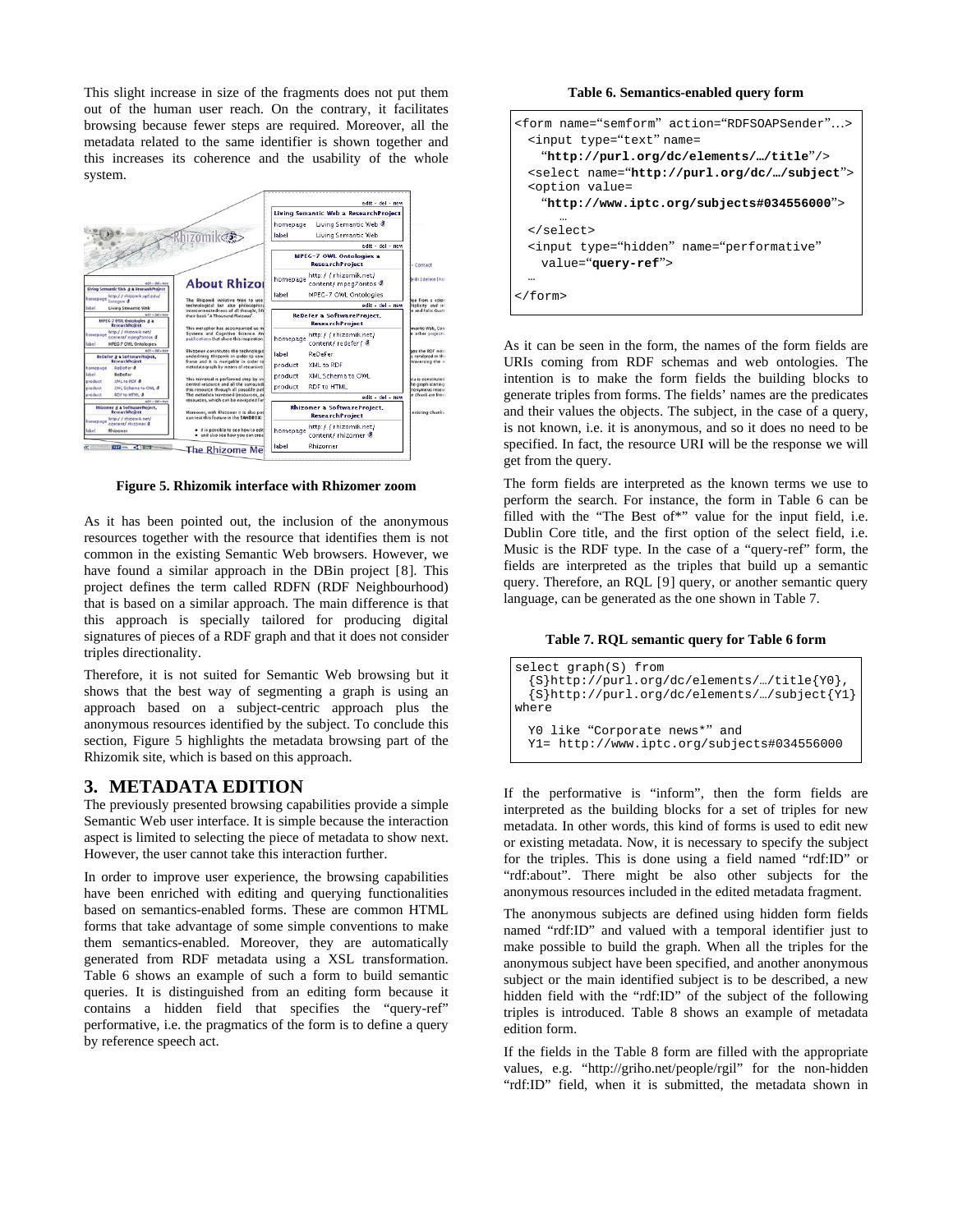[Table 9](#page-5-2) can be easily generated applying a direct conversion from form fields to triples.

#### **Table 8. Semantics-enabled edit form**

```
<form name="semform" action="RDFSOAPSender"… > 
<input name="…rdf-syntax-ns#ID" type="text"/> 
<input name="…vcard-rdf/3.0#EMAIL" type="text"/>
<input name="…vcard-rdf/3.0#N" type="text"/> 
<input name="…rdf-syntax-ns#ID" type="hidden" 
    value="_:anonid1"/> 
<input name="…vcard-rdf/3.0#Given" type="text"/>
<input name="…vcard-rdf/3.0#Family" type="text"/>
<input name="…rdf-syntax-ns#ID" type="hidden" 
    value=""/> 
<input name="…vcard-rdf/3.0#FN" type="text"/> 
<input type="hidden" name="performative"
    value="inform"> 
 … 
</form>
```
#### <span id="page-5-2"></span>**Table 9. Metadata from [Table 8](#page-5-1) edit form submit**

```
<http://rhizomik.net/~rosa> 
  vcard:EMAIL 
    <mailto:rosa.gil@diei.udl.es>;
  vcard:N [ 
    vcard:Family "Gil"; 
    vcard:Given "Rosa" ]; 
  vcard:FN "Rosa Gil".
```
Therefore, semantics-enabled forms facilitate a greater level of interaction with metadata through a Semantic Web browser. In addition to metadata browsing based on Rhizomer-like fragments, it is also possible to edit such fragments or create new ones using the same semantics-enabled forms.

As it has been shown, a direct parallelism can be established from form fields to triples, so the new or edited metadata can be generated from the user interaction with the form when it is submitted. Moreover, the reverse way is also direct, from triples to form fields. Therefore, the edition forms can be generated from existing metadata in order to edit it or generate new metadata based on predefined patterns.

<span id="page-5-5"></span>

| type              |                | http://swrc.ontoware.org/ |
|-------------------|----------------|---------------------------|
| Formatted<br>Name | Rosa Gil       |                           |
|                   | Family<br>Name | Gil                       |
| Name              | Given<br>Name  | Rosa                      |

#### **Figure 6. Automatically generated metadata edition form**

<span id="page-5-4"></span><span id="page-5-3"></span>This two-ways mapping has been implemented in the Rhizomik semantic portal (http://rhizomik.net). The form fields to triples transformation is implemented when the form is submitted using JavaScript. The RDF triples to form transformation is implemented at the web server using an XSL transformation. The implementation details are not given here due to space limitations but they can be obtained from the Rhizomik site. [Figure 6](#page-5-3) shows a form generated from RDF metadata like that shown in previous examples.

#### **4. CONTENT MANAGEMENT WIKI**

As it has been already introduced, the semantic metadata management component is complemented with a content management system based on a wiki engine. They operate independently, i.e. they are based on two separate web applications. They are coordinated just by the URL that identify the wiki contents and are referred from the RDF metadata.

From the metadata view shown by Rhizomer, wiki contents can be accessed by following URL-like resources in the underlying RDF triples. On the other hand, when a wiki content is shown it is possible to query Rhizomer for the available metadata for the wiki content URL.

The wiki engine is based on a simple Java implementation that directly stores HTML code, i.e. it does not employ any wiki scripting code for wiki pages content. This aspect facilitates the implementation and allows integrating a WYSIWYG HTML editor that facilitates enormously end-users content generation and management.

The HTML editor provides a word processor like interface and a content upload interface based on the FCKEditor<sup>[5](#page-5-4)</sup>, which is shown in [Figure 7](#page-5-5). The upload interface allows uploading non-HTML content to the wiki.



#### **Figure 7. Wiki web-based HTML editor**

The wiki engine is implemented on a Java Servlets container. The container authentication mechanisms are used to implement access control to content and metadata. This allows defining different private areas with different visualisation and edition rights based on authenticated users roles. Moreover, it is possible to maintain an area for public access.

This kind of access control implementation, although it is simple, has allowed building the Rhizomik research management site. The site has different private areas where research groups work collaboratively on draft research reports

 $\overline{a}$ 

<sup>&</sup>lt;sup>5</sup> FredCK FCKEditor, http://www.fckeditor.net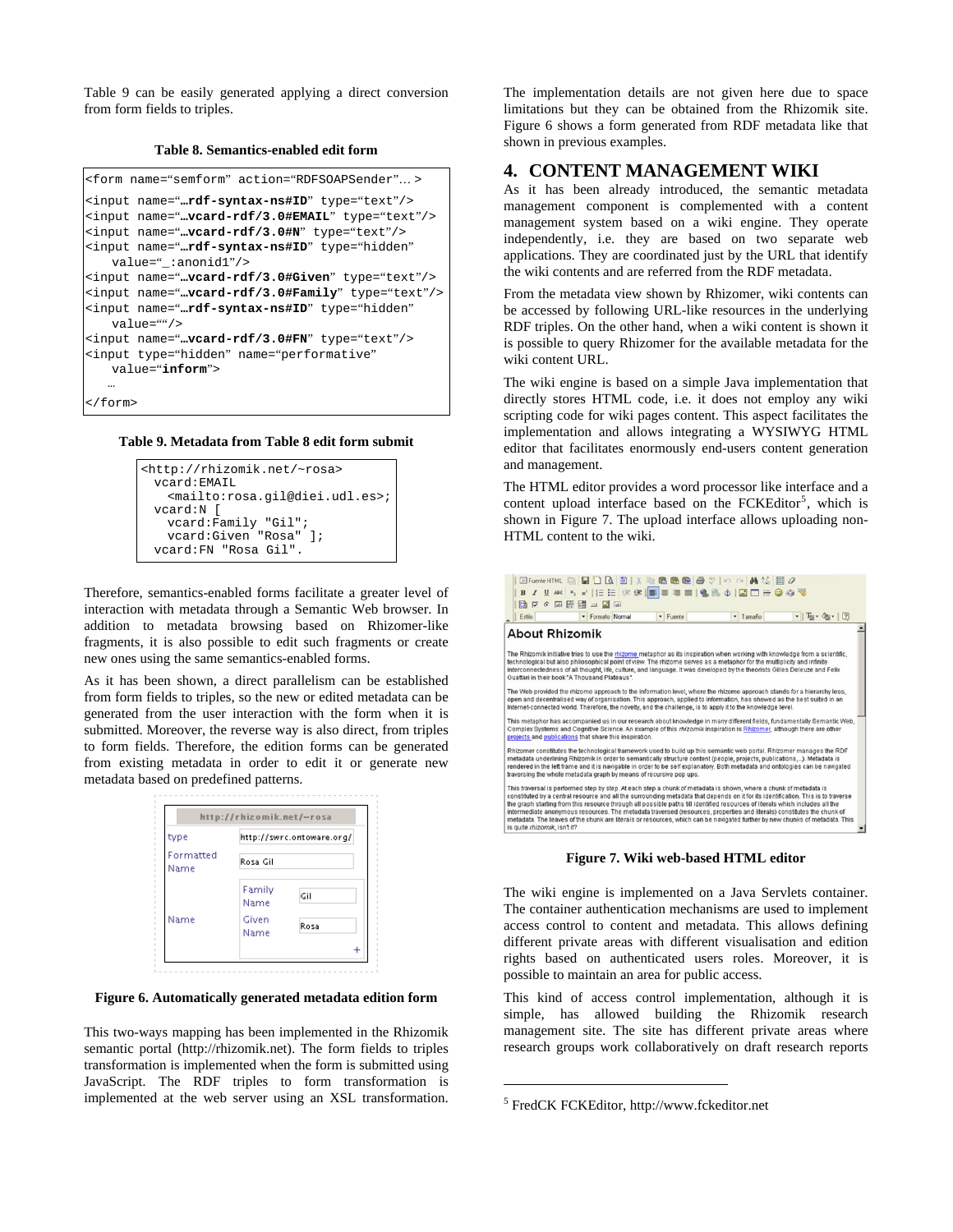that, ultimately, can me transferred to the public area when they are appropriate and ready for publication.

These different content areas can be deployed with common or separated metadata repositories. Semantic metadata facilitates content annotation, search, browsing and management. Moreover, all the complexity of RDF metadata and ontologies keeps hidden behind the Rhizomer interface and metadata management components as it has been shown in previous sections.

Metadata edition is also subject to controls similar to those on content. The metadata repositories share the access rights and user roles with content areas. More fine grained approaches based on Public Key Infrastructures (PKI) are planned and sketched in the future work section.

### <span id="page-6-0"></span>**5. CONCLUSION AND FUTURE WORK**

As it has been shown, our proposal uses a common HTML interface for both the content and metadata parts, which can be then fragmented through access control mechanisms and different user roles into different semantics-enabled intrawebs.

<span id="page-6-3"></span>This approach is common in Semantic Web browsers but we enhance it by making it more semantically coherent. The navigation is performed by metadata chunks that are fully contextualised in the frame of at least one resource that identifies it.

Therefore, no additional browsing steps are needed in order to get to the metadata associated to anonymous resources and no metadata is presented without an identification context, as it is the common case when showing the metadata associated to anonymous resources.

In addition, in order to the improved browsing experience, the user has a more interactive experience thanks to an additional set of features. Users can create, edit and remove semantic metadata as it is browsed. This additional functionality is also available through a common web interface based on HTML forms.

The same applies to content, which is also directly editable through the wiki. Therefore, the whole interaction is browser based and the user does not have to install anything else, not even plug-ins.

The intention is to improve the user experience so all this is currently being tested with real users in the context of the  $GRIHO<sup>6</sup>$  $GRIHO<sup>6</sup>$  $GRIHO<sup>6</sup>$  usability and accessibility laboratory, the UsabiliLAB. Actually, many of the design decisions during the Rhizomer development have been based on user test results. A detailed account and study of the outcomes is also future work.

One possible inconvenience of Rhizomer is that it employs semantic metadata and it is not common in corporate networks. It is more usual to find metadata schemes based on XML.

<span id="page-6-4"></span>However, it is also possible to achieve this level of metadata integration when starting from XML oriented companies using the XML Semantics Reuse methodology [[10](#page-7-1),[11](#page-7-1),[12](#page-7-1)] and the XML Schema to OWL and XML to RDF tools implemented in the ReDeFer project<sup>[7](#page-6-2)</sup>, which is also part of the Rhizomik initiative.

 $\overline{a}$ 

To conclude, Rhizomer is currently under development. First of all, many bugs are being detected and new functionalities are being added to both the metadata and content parts.

For instance, we are currently incorporating the assisted addition of properties and values depending on the type of the described resource. When the user edits a chunk of metadata and tries to add a new property to describe it, a popup window presents a list of all the available properties, as it is shown in [Figure 8.](#page-6-3)

| Specific properties: |                                    |
|----------------------|------------------------------------|
| carried Out By       |                                    |
|                      | http://swrc.ontoware.org/ontology# |
| carriedOutBy         |                                    |
| financedBy           |                                    |
| head                 |                                    |
| isAhnut              |                                    |
| member               |                                    |
| projectinfo          |                                    |

**Figure 8. Assisted metadata creation popup** 

First, there are all the properties that are specific to the resource at hand, i.e. they are restricted to the resource type or their domain is one of the resource types. Second, all the properties that are generic, i.e. they have no domain defined or it is just restricted to any resource.

The same kind of assisted metadata creation is planned for property values. Altogether may facilitate user interaction with the underlying ontologies that structure the conceptual framework where semantic metadata is generated. In other words, the user will generate metadata following the restrictions defined by the corresponding ontologies without being aware of their existence, at least if the user does not want to.

To conclude, and as it has been introduced previously, the Rhizomer component provides a good base for implementing metadata provenance control and trust mechanism based on public key infrastructure (PKI). This will allow more fine grained mechanisms than those provided by the current servlet container authentication mechanism.

As it has been pointed out, the metadata chunks defined by Rhizomer are similar to the RDF Neighbourhoods defined in the DBin project [[8](#page-4-4)]. These neighbourhoods are used to produce digital signatures of pieces of a RDF graph.

Consequently, the same approach can be employed in Rhizomer. The metadata chunks, that are used to provide the metadata navigation and edition steps, can also be used as the substrates for generating digital signatures.

When the user generates or edits a chunk of metadata, the RDF is canonicalised [[13](#page-7-1)] and the digital signature is generated. For instance, this can be done using the Named Graphs API for Jena [[14](#page-7-1)].

The signature is attached to the identified resource in the metadata chunk, i.e. the unique triple subject that is not anonymous. This provides a unique way to segment the whole metadata graph and a specific point for each chunk where the signature can be attached, as it is shown in [Figure 9](#page-7-2).

<span id="page-6-1"></span><sup>6</sup> Human-Computer Interaction Research Group, http://griho.net

<span id="page-6-2"></span><sup>7</sup> ReDeFer project, http://rhizomik.net/redefer